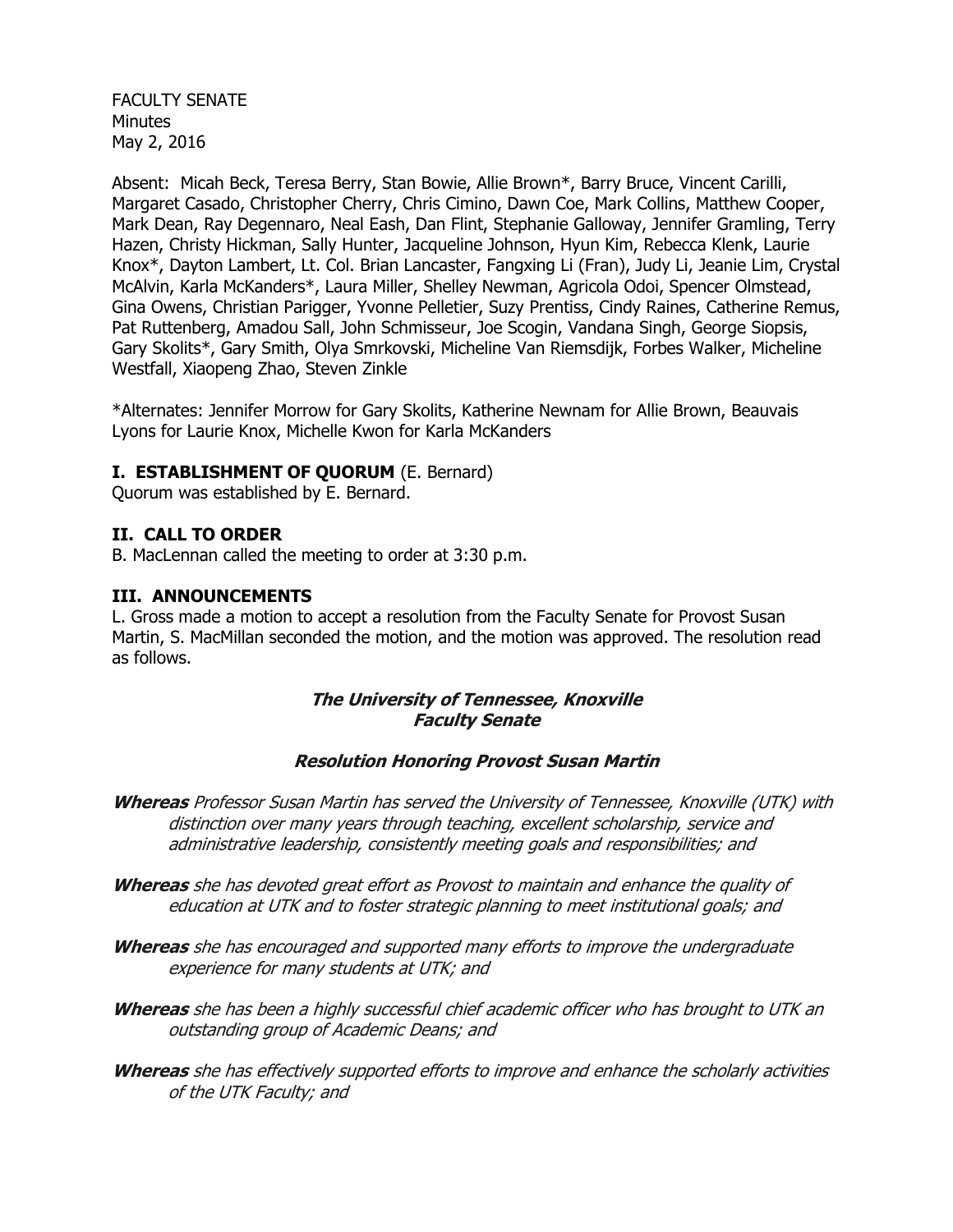**Whereas** Provost Martin has contributed with vision and collaboration to dialogue in the Faculty Senate and the Faculty Senate Executive Council;

**Therefore Be It Resolved That** the University of Tennessee, Knoxville (UTK) Faculty Senate:

- 1. notes with great appreciation her long contributions to UTK; and
- 2. thanks her for her long service as the primary advocate for academic and educational excellence at UTK.

Bruce J. MacLennan **International Community** Soanne M. Hall

President Immediate Past President

# Chancellor's Report (J. Cheek)

- The budget was approved and provided increases for health insurance and \$10.5M more than last year for formula funding. More was also provided for maintenance. However, the new proposed Engineering building was not funded. Raises for faculty and staff have been proposed to the Board of Trustees. Promotion raises are also in that pool. The bill regarding diversity is on the Governor's desk for his signature, and we are trying to make plans if the bill should be passed. S. Rabenold indicated that we raised \$160M for development. This is the third largest amount raised in history and the greatest amount in 10 years. The current fundraising campaign is 4.5 years old, and we have raised more than \$600M.
- J. Hall asked when the campus carry gun bill would go into effect, if it is not vetoed. J. Cheek replied July 1, but added that implementation would take time. It was suggested that the Faculty Senate Executive Council meet with Chief Lane to discuss implementation strategy.

## Provost's Report (S. Martin)

- May 1 was the confirmation deadline for undergraduate students to commit to UTK, and there were 5,138 confirmations. However, we will lose 6-7% over summer because some students confirm to several schools. Our in-state and out-of-state student numbers increased this year. The Task Force is working on improving services to transfer students who may come in 2017 through the Tennessee Promise program. For example, they have been working on equivalency tables for courses and entering (digital) approvals that have been granted to students.
- Validation of the new SAIS is underway. There are 400 sections participating in validating sets of questions, and there has been a 47% response rate. There have been fewer problems with the platform than last year. Currently the SAIS committee is working on developing a policy document, with plans to have it ready by fall semester 2016. The goal will be to focus less on numbers and more on a holistic approach to improve teaching.

## President's Report (B. MacLennan)

 The poll to faculty about concealed guns on campus had a 42% response rate, with most responses received within the first few hours. There was overwhelming opposition to handgun carry on campus, 87% strongly disagreed that allowing guns on campus would be in the best interest of the campus community, 88% strongly disagreed that they would be comfortable with guns in their classrooms, and only 6% strongly agreed with these two statements. There were 283 open-ended statements and 22% said they would resign or retire. This raises a concern about the effects of the gun bill on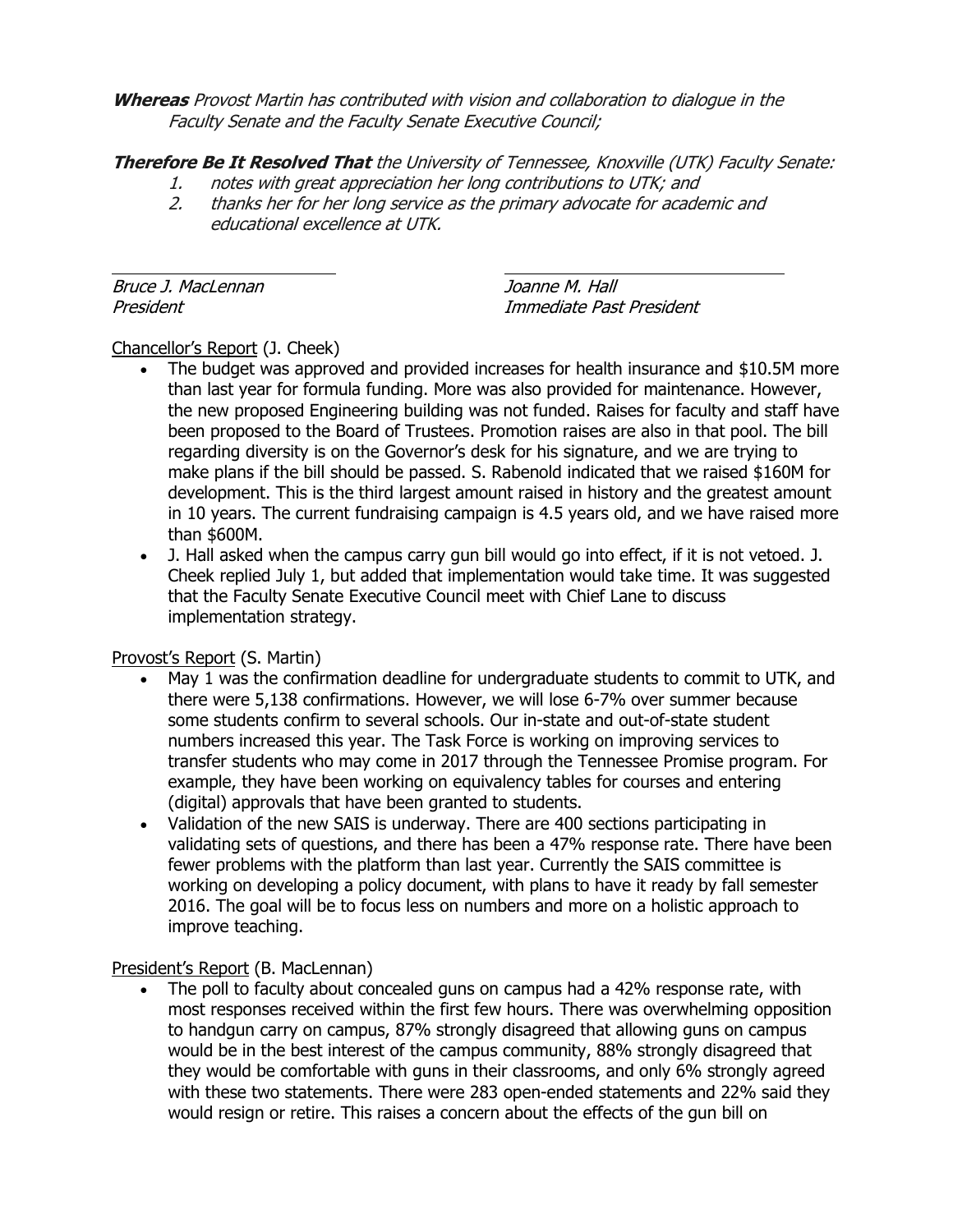recruitment and retention of faculty. The poll results were distributed to legislators prior to the vote, but it passed by a large margin. Even if the Governor vetoes it, it is likely that a veto would be overturned.

- Legislators also passed a bill that defunded the Office of Diversity and Inclusion for one year and redirected that funding (\$436M) to minority engineering scholarships. The bill also stated that state funds could not be used to promote gender-neutral pronouns, to promote or inhibit celebration of religious holidays, or to support Sex Week. The Governor will consider the bill next.
- Discussions continue with state government on outsourcing of facilities management. UT continues to be assured that it will be able to opt out if it determines that it is in the university's best interest.
- We have been gathering faculty comments on the draft of the new CPR policy. These will be assembled and sent to K. High. The CPR committee will meet to review comments and develop revised recommendations. Please send any additional comments before May 5<sup>th</sup>.
- The Tennessee University Faculty Senates (TUFS) met in Knoxville in April. B. MacLennan and M. Griffin represented UTK. Discussions included the FOCUS Act, which reorganizes the TBR system, weakening of shared governance, corporatization of the academy, evaluation of administrators and access to those evaluations, faculty salaries, teaching evaluations, unintended consequence of the funding formula and the attack on diversity programs.
- The Senate office will be moved to Dunford Hall. Meeting space can be scheduled through S. Winston.
- Immediate Past President Joanne Hall will be running for AAUP president.
- We continue to strongly support diversity and inclusion, it is the sixth priority of UTK's strategic plan.

# **IV. MINUTES OF THE FACULTY SENATE AND EXECUTIVE COUNCIL**

- L. Gross moved to approve the Faculty Senate Meeting Minutes of February 1, 2016. M. Beck seconded the motion, and the minutes were approved.
- J. Hall moved to approve the Faculty Senate Meeting Minutes of March 7, 2016. The motion was seconded and the minutes were approved.
- The unapproved minutes of the Faculty Senate Executive Council Meeting Minutes of February 22, 2016, and March 21, 2016 are forthcoming (information items).

# **V. MINUTES OF THE GRADUATE COUNCIL**

- S. Kania presented a summary of the Graduate Council Meeting minutes of February 25, 2016. There were two policy changes. Graduate students who enroll in 600 (dissertation hours) are required to enroll unless they are taking an approved internship. The approval process includes the major advisor, department, and Graduate School. An embargo on a thesis or dissertation can now be requested for up to 36 months. The new chair of the Graduate Council will be M. Roman and the chair elect will be J. Morrow. The request to approve came as a seconded motion from the Graduate Council, and the Senate voted to approve the report.
- R. Bennett presented a summary of the Undergraduate Council minutes of April 12, 2016. Curricular changes were distributed on the consent agenda of the meeting because most involved correcting mistakes. The concept of designating service learning courses with an "S" was approved. K. Ambroziak will be the new chair and R. Chen will be the chair-elect. The request to approve came as a seconded motion from the Undergraduate Council, and the Senate voted to approve the report. R. Bennett asked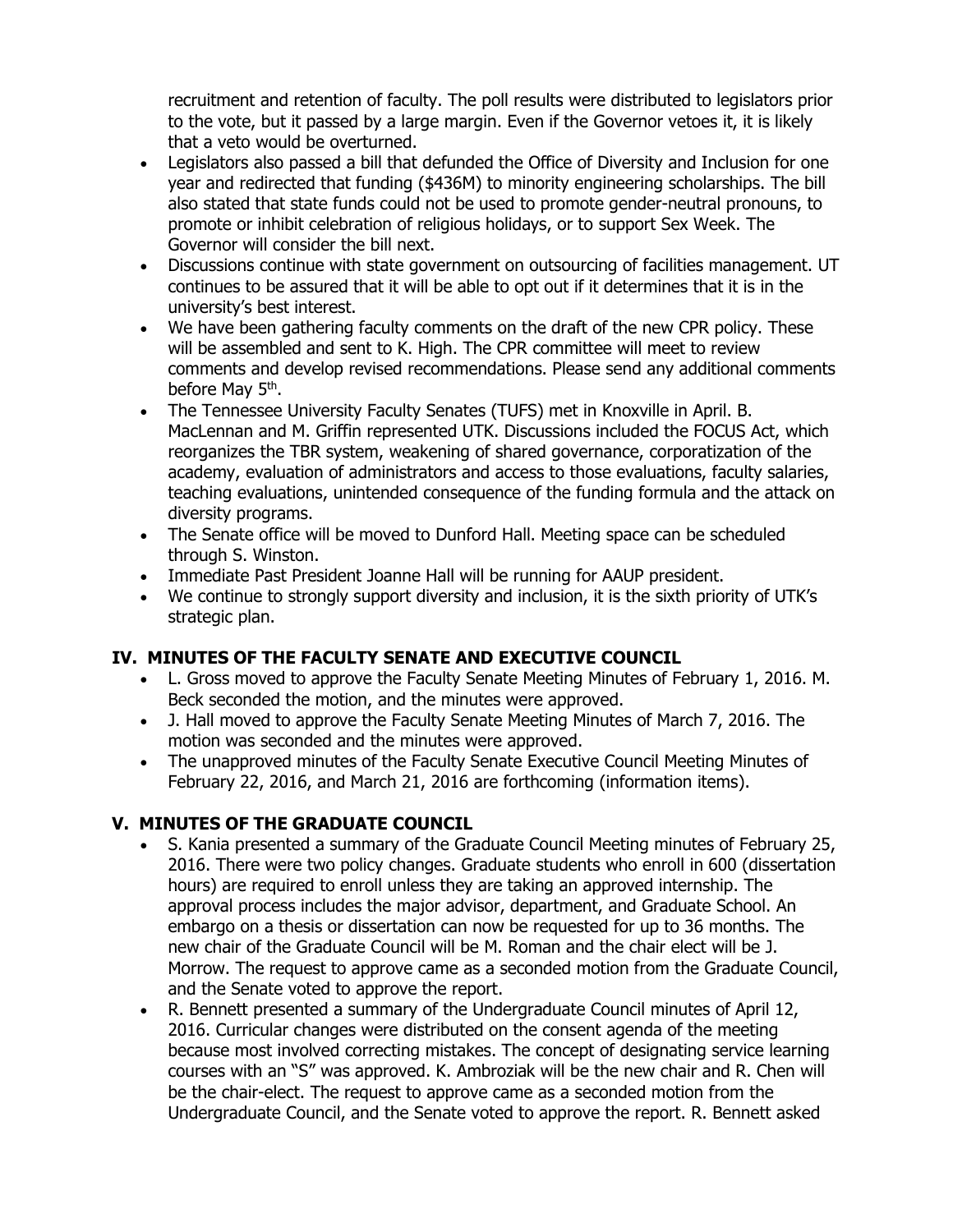that the Senate remember our colleague J. Levin, professor of physics and director of the undergraduate physics program, who passed away on April 9.

## **VI. STANDING COMMITTEE REPORTS**

Library and Information Technology Committee (K. Wong) The online platform will be changed from Blackboard to Structure Canvas.

## Nominations and Appointments Committee (B. Ownley)

A nomination of R. Spirko for Information Officer was presented from the Faculty Senate Executive Council. The Senate voted to approve this nomination. A nomination of P. Thompson for Secretary was presented from the Faculty Senate Executive Council. The Senate voted to approve this nomination also. B. Ownley also brought forward the nomination of B. Lyons for president-elect. The election will be conducted via Qualtrics.

## **VII. NEW BUSINESS**

Presentation from President-elect Nominee (B. Lyons) B. Lyons presented his candidate statement for president-elect.

## Revision to Faculty Evaluation Manual (J. Fowler)

J. Fowler met with M. Theriot (Associate Provost) and C. Lavan (Director of Experience Learning) to discuss potential change of language in the Manual for Faculty Evaluation in regards to the 2015 QEP (experience learning). This was discussed with the Executive Council, and decided that it was not in the best interest to change language in the manual, it was better to remove mention of QEP from the manual. Participation in the previous QEP (Ready for the World) is encouraged. M. Albrecht pointed out that Ready for the World has become part of our fabric, which is the intention when QEPs are chosen. This proposal came as a seconded motion from the Faculty Affairs Committee. J. Fowler called for the vote, and the motion passed.

## Review of Draft CPR Policy by College of Law (R. Blitt)

R. Blitt presented a review of the draft CPR policy. The main points are the following.

- 1. Inadequate justification provided for revising the policy (only 25 cases and reference to the system being complicated and difficult). Revision remain complicated.
- 2. Draft sought to make the system more efficient, with faster triggers. The triggers are 1 unsatisfactory or 2 needs improvement in 4 years. The resulting CPR committee recommendation could be termination. It does not address the annual review system or the process after CPR. It is not an instrument to improve faculty performance. Many schools have built-in protections and an opportunity to remediate.
- 3. More CPR committees would be anticipated, and questions were raised about the structure of CPR committees. Questions of conflict were raised in cases with no department head where the dean initiates the process and seats the committee. There was also concern that the 75-day period for review is too short.
- 4. The second bullet makes it sound adversarial, rather than a remediation process.
- 5. There was a question of who is required to establish the burden of proof. There is no language related to this in the draft.
- 6. Regarding administration of the CPR improvement plan, there is no consensus buy-in for the CPR plan. Will there be situations where the CPR vote cannot be obtained and the committee must opt for a CPR improvement plan. If the new improvement plan is not met, then 3 of 5 committee members can vote to terminate. In addition, faculty members from the department do not have a vote.